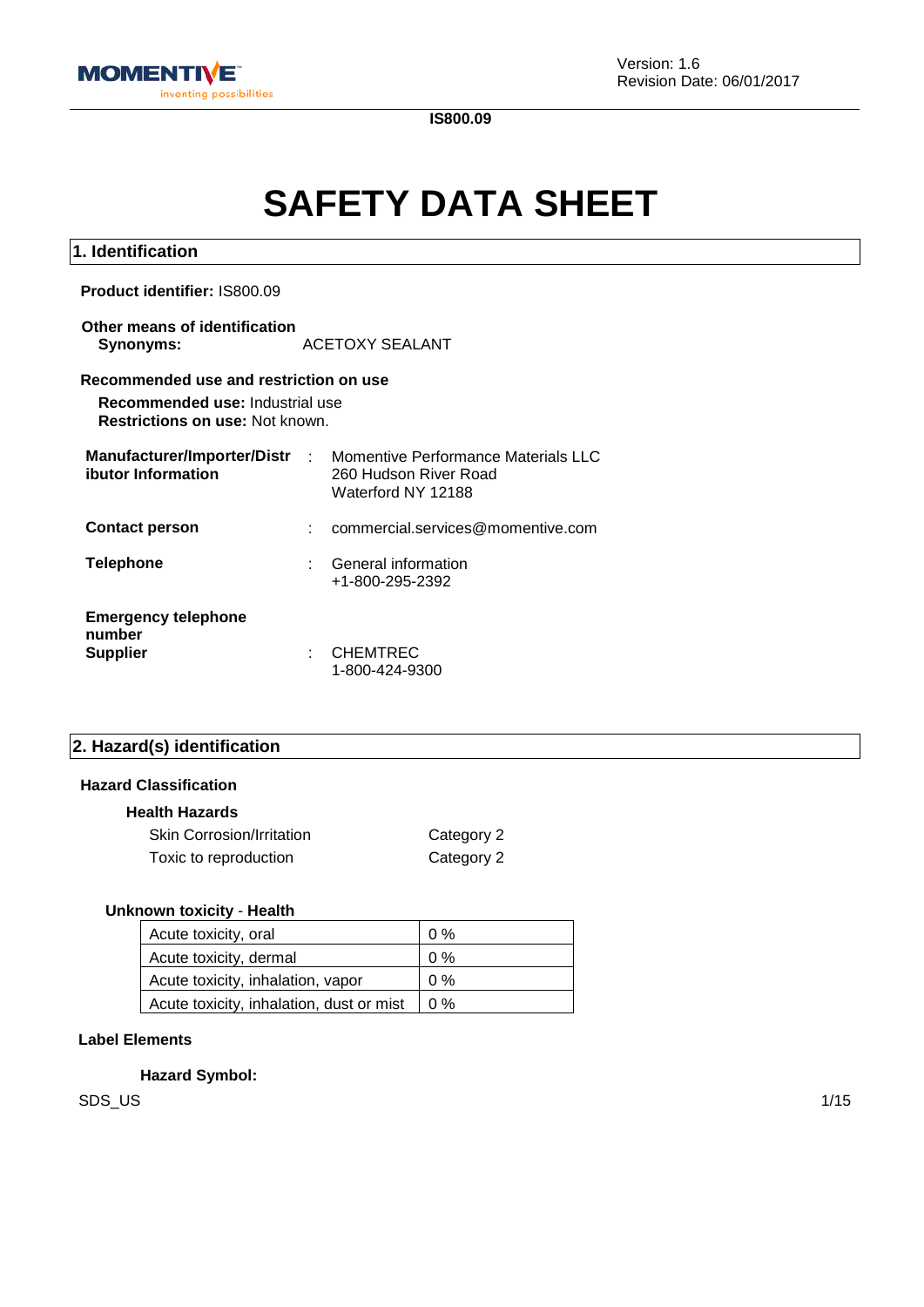



| <b>Signal Word:</b>                                         | Warning                                                                                                                                                                                                                                                                              |
|-------------------------------------------------------------|--------------------------------------------------------------------------------------------------------------------------------------------------------------------------------------------------------------------------------------------------------------------------------------|
| <b>Hazard Statement:</b>                                    | H315; Causes skin irritation.<br>H361; Suspected of damaging fertility or the unborn child.                                                                                                                                                                                          |
| <b>Precautionary</b><br><b>Statements</b>                   |                                                                                                                                                                                                                                                                                      |
| <b>Prevention:</b>                                          | Wash thoroughly after handling. Wear protective gloves/protective<br>clothing/eye protection/face protection. Obtain special instructions before<br>use. Do not handle until all safety precautions have been read and<br>understood. Use personal protective equipment as required. |
| <b>Response:</b>                                            | IF ON SKIN: Wash with plenty of water/ If skin irritation occurs: Get<br>medical advice/attention. IF exposed or concerned: Get medical<br>advice/attention. Specific treatment (see this label). Take off contaminated<br>clothing.                                                 |
| Storage:                                                    | Store locked up.                                                                                                                                                                                                                                                                     |
| Disposal:                                                   | Dispose of contents/container to an appropriate treatment and disposal<br>facility in accordance with applicable laws and regulations, and product<br>characteristics at time of disposal.                                                                                           |
| Other hazards which do not<br>result in GHS classification: | None.                                                                                                                                                                                                                                                                                |

## **3. Composition/information on ingredients**

### **Mixtures**

| <b>Chemical Identity</b>                                                                                           | <b>CAS number</b> | Content in percent $(\%)^*$ | <b>Notes</b>       |
|--------------------------------------------------------------------------------------------------------------------|-------------------|-----------------------------|--------------------|
| Methyltriacetoxysilane                                                                                             | 4253-34-3         | 1 - <3%                     | No data available. |
| Octamethylcyclotetrasiloxane                                                                                       | 556-67-2          | 1 - <3%                     | No data available. |
| * All concentrations are persont by weight unless ingredient is a gas. Cas concentrations are in persont by velume |                   |                             |                    |

All concentrations are percent by weight unless ingredient is a gas. Gas concentrations are in percent by volume.

## **4. First-aid measures**

SDS\_US 2/15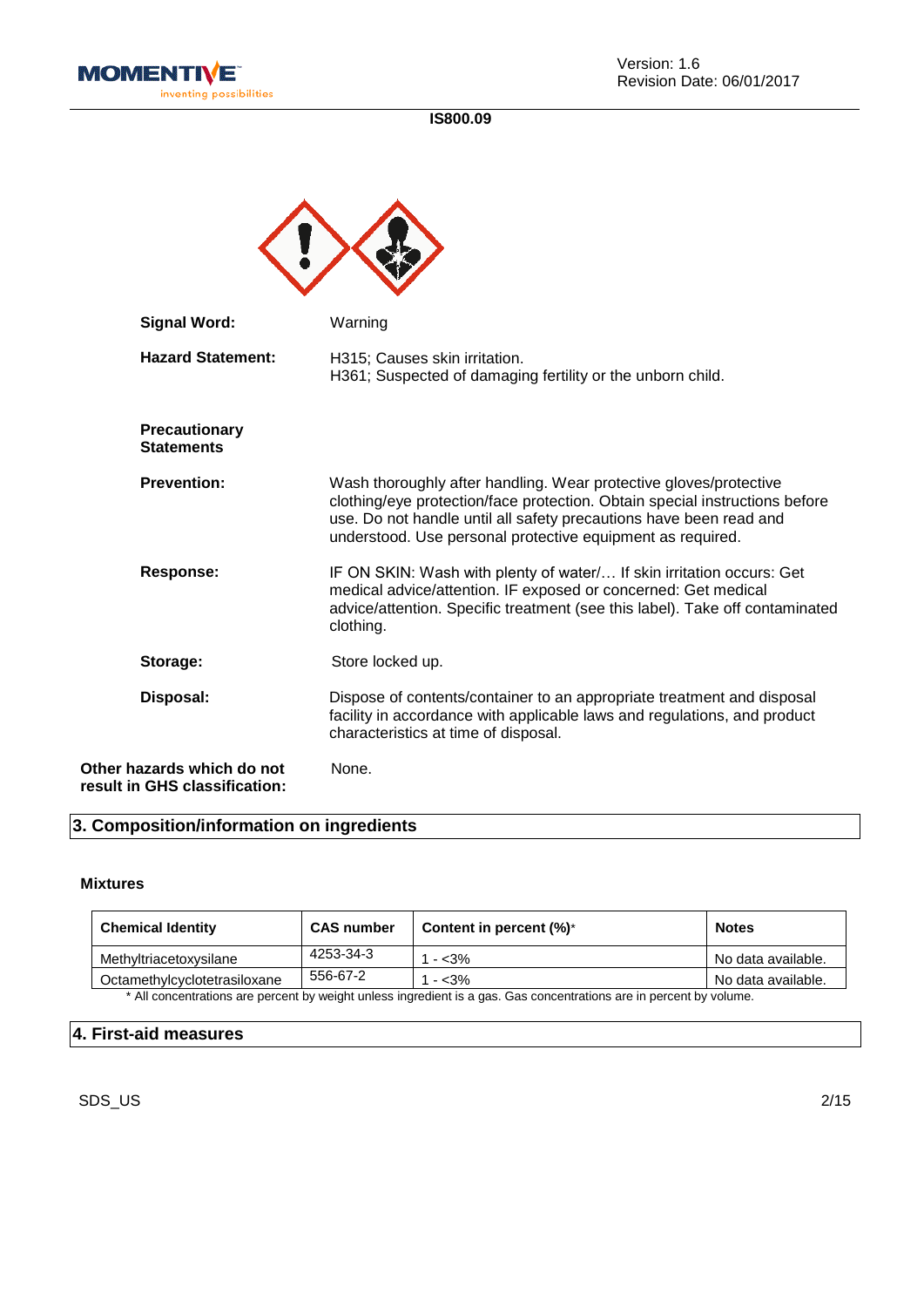

| <b>General information:</b>                                   | No action shall be taken involving any personal risk or without suitable<br>training.                                                                                          |      |
|---------------------------------------------------------------|--------------------------------------------------------------------------------------------------------------------------------------------------------------------------------|------|
| Ingestion:                                                    | If swallowed, do NOT induce vomiting. Give a glass of water.                                                                                                                   |      |
| Inhalation:                                                   | If inhaled, remove to fresh air. If not breathing give artificial respiration<br>using a barrier device. If breathing is difficult give oxygen. Get medical<br>attention.      |      |
| <b>Skin Contact:</b>                                          | To clean from skin, remove completely with a dry cloth or paper towel,<br>before washing with detergent and water. If skin irritation occurs: Get<br>medical advice/attention. |      |
| Eye contact:                                                  | In case of contact with eyes, rinse immediately with plenty of water and<br>seek medical advice.                                                                               |      |
| Most important symptoms/effects, acute and delayed            |                                                                                                                                                                                |      |
| <b>Symptoms:</b>                                              | No data available.                                                                                                                                                             |      |
| Hazards:                                                      | No data available.                                                                                                                                                             |      |
|                                                               | Indication of immediate medical attention and special treatment needed                                                                                                         |      |
| Treatment:                                                    | Treatment is symptomatic and supportive.                                                                                                                                       |      |
| 5. Fire-fighting measures                                     |                                                                                                                                                                                |      |
| <b>General Fire Hazards:</b>                                  | Use standard firefighting procedures and consider the hazards of other<br>involved materials.                                                                                  |      |
| Suitable (and unsuitable) extinguishing media                 |                                                                                                                                                                                |      |
| <b>Suitable extinguishing</b><br>media:                       | All standard extinguishing agents are suitable.                                                                                                                                |      |
| <b>Unsuitable extinguishing</b><br>media:                     | Do not use water jet as an extinguisher, as this will spread the fire.                                                                                                         |      |
| Specific hazards arising from<br>the chemical:                | Pay attention to the corrosive effects arising from contact with water.                                                                                                        |      |
| Special protective equipment and precautions for firefighters |                                                                                                                                                                                |      |
| <b>Special fire fighting</b><br>procedures:                   | Use water spray to keep fire-exposed containers cool.                                                                                                                          |      |
| SDS_US                                                        |                                                                                                                                                                                | 3/15 |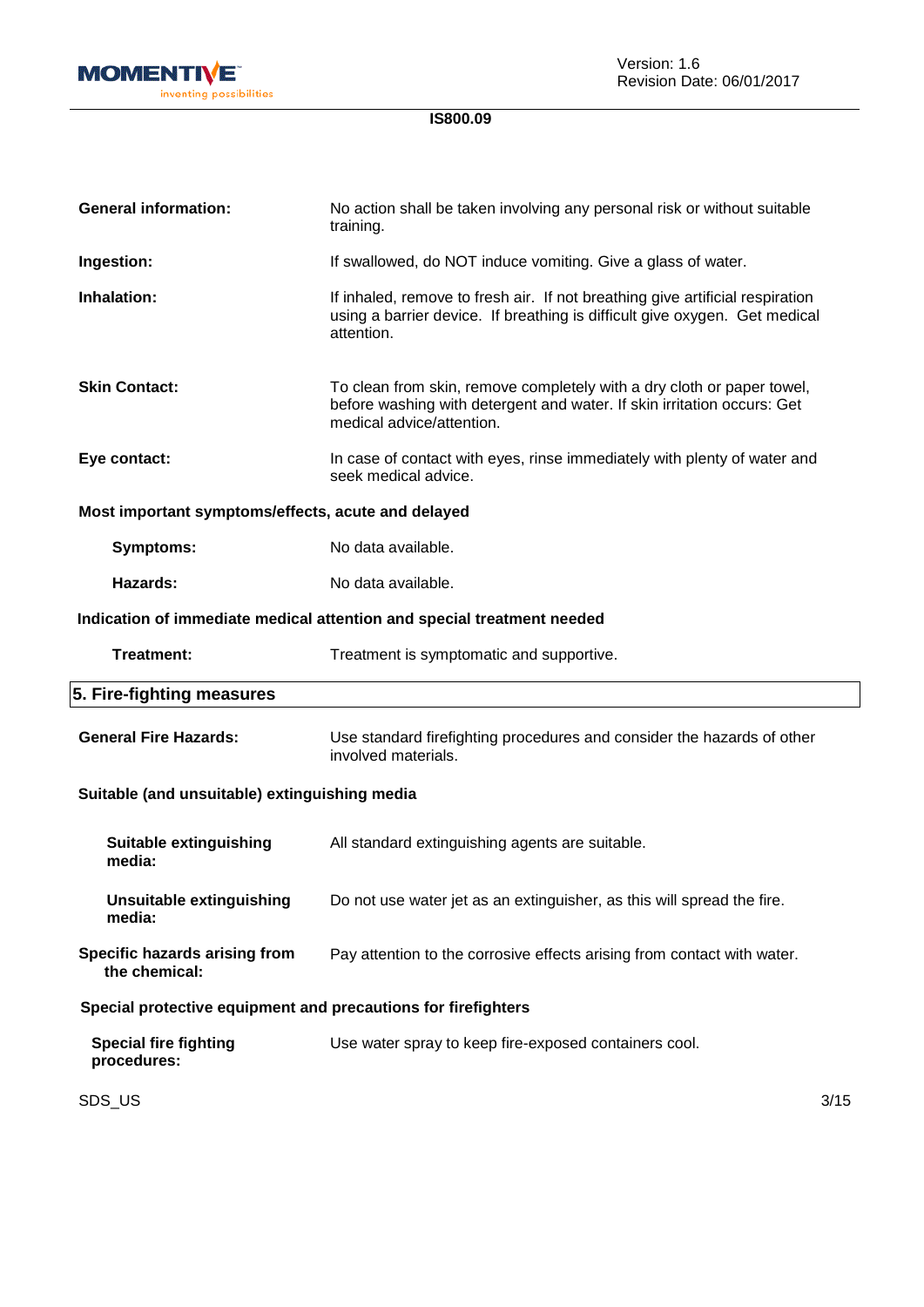

| Special protective equipment | Firefighters must wear NIOSH/MSHA approved positive pressure self-    |
|------------------------------|-----------------------------------------------------------------------|
| for fire-fighters:           | contained breathing apparatus with full face mask and full protective |
|                              | clothing.                                                             |

## **6. Accidental release measures**

| <b>Personal precautions,</b><br>protective equipment and<br>emergency procedures: | Product releases acetic acid during application and curing. Use only in well-<br>ventilated areas. Avoid contact with skin and eyes. Remove contact lenses<br>before using sealant. Do not handle lenses until all sealant has been<br>cleaned from the finger and hands. May generate formaldehyde at<br>temperatures greater than 150 C(300 F). See Section 8 of the SDS for<br>Personal Protective Equipment. |
|-----------------------------------------------------------------------------------|------------------------------------------------------------------------------------------------------------------------------------------------------------------------------------------------------------------------------------------------------------------------------------------------------------------------------------------------------------------------------------------------------------------|
| <b>Methods and material for</b><br>containment and cleaning<br>up:                | Wipe, scrape or soak up in an inert material and put in a container for<br>disposal. Wash walking surfaces with detergent and water to reduce<br>slipping hazard. Wear proper protective equipment as specified in the<br>protective equipment section.                                                                                                                                                          |
| <b>Notification Procedures:</b>                                                   | ELIMINATE all ignition sources (no smoking, flares, sparks or flames in<br>immediate area). See Section 8 of the SDS for Personal Protective<br>Equipment.                                                                                                                                                                                                                                                       |
| <b>Environmental Precautions:</b>                                                 | Do not allow runoff to sewer, waterway or ground.                                                                                                                                                                                                                                                                                                                                                                |
| 7. Handling and storage                                                           |                                                                                                                                                                                                                                                                                                                                                                                                                  |
| Precautions for safe handling:                                                    | Acetic acid is formed during processing. Wear appropriate personal<br>protective equipment. Use only in well-ventilated areas. Keep away from<br>food, drink and animal feeding stuffs. When using do not eat, drink or<br>smoke. Keep containers tightly closed. See Section 8 of the SDS for<br>Personal Protective Equipment. Sensitivity to static discharge is not<br>expected.                             |
| Conditions for safe storage,<br>including any<br>incompatibilities:               | Keep out of the reach of children. Keep container tightly closed.                                                                                                                                                                                                                                                                                                                                                |

# **8. Exposure controls/personal protection**

| <b>Control Parameters</b><br><b>Occupational Exposure Limits</b> |                                                                                           |
|------------------------------------------------------------------|-------------------------------------------------------------------------------------------|
|                                                                  | None of the components have assigned exposure limits.                                     |
| <b>Appropriate Engineering</b><br><b>Controls</b>                | Eye wash facilities and emergency shower must be available when<br>handling this product. |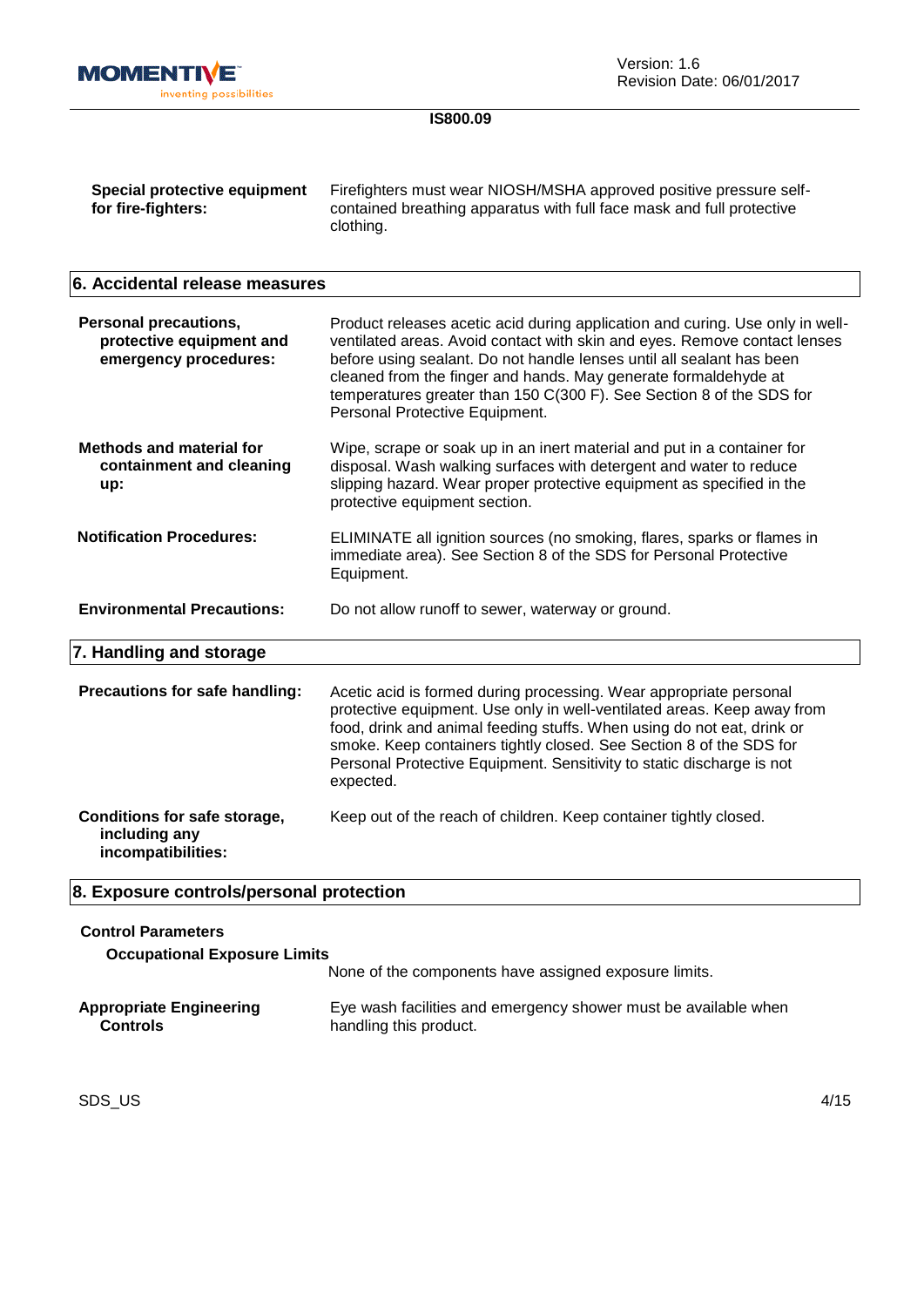

## **Individual protection measures, such as personal protective equipment**

| <b>General information:</b>                       | No data available.                                                                                                                                                                                                                                                                                                                   |
|---------------------------------------------------|--------------------------------------------------------------------------------------------------------------------------------------------------------------------------------------------------------------------------------------------------------------------------------------------------------------------------------------|
| <b>Eye/face protection:</b>                       | Safety glasses with side shields                                                                                                                                                                                                                                                                                                     |
| <b>Skin Protection</b><br><b>Hand Protection:</b> | Chemical resistant gloves                                                                                                                                                                                                                                                                                                            |
| Other:                                            | Wear suitable protective clothing and eye/face protection.                                                                                                                                                                                                                                                                           |
| <b>Respiratory Protection:</b>                    | If exposure limits are exceeded or respiratory irritation is experienced,<br>NIOSH/MSHA approved respiratory protection should be worn. Supplied<br>air respirators may be required for non-routine or emergency situations.<br>Respiratory protection must be provided in accordance with OSHA<br>regulations (see 29CFR 1910.134). |
| Hygiene measures:                                 | Avoid contact with eyes, skin, and clothing. Ensure adequate ventilation,<br>especially in confined areas. Observe good industrial hygiene practices.<br>Wash hands before breaks and immediately after handling the product.<br>When using do not eat, drink or smoke.                                                              |

## **9. Physical and chemical properties**

| Appearance                                            |                       |
|-------------------------------------------------------|-----------------------|
| <b>Physical state:</b>                                | solid                 |
| Form:                                                 | Paste                 |
| Color:                                                | Aluminum.             |
| Odor:                                                 | Acetic acid.          |
| Odor threshold:                                       | No data available.    |
| pH:                                                   | not applicable        |
| <b>Melting point/freezing point:</b>                  | not applicable        |
| Initial boiling point and boiling range:              | not applicable        |
| <b>Flash Point:</b>                                   | $> 93$ °C (estimated) |
| <b>Evaporation rate:</b>                              | $\leq 1$              |
| Flammability (solid, gas):                            | No data available.    |
| Upper/lower limit on flammability or explosive limits |                       |
| Flammability limit - upper (%):                       | No data available.    |
| Flammability limit - lower (%):                       | No data available.    |
| Explosive limit - upper (%):                          | No data available.    |
| Explosive limit - lower (%):                          | No data available.    |
| Heat of combustion:                                   | No data available.    |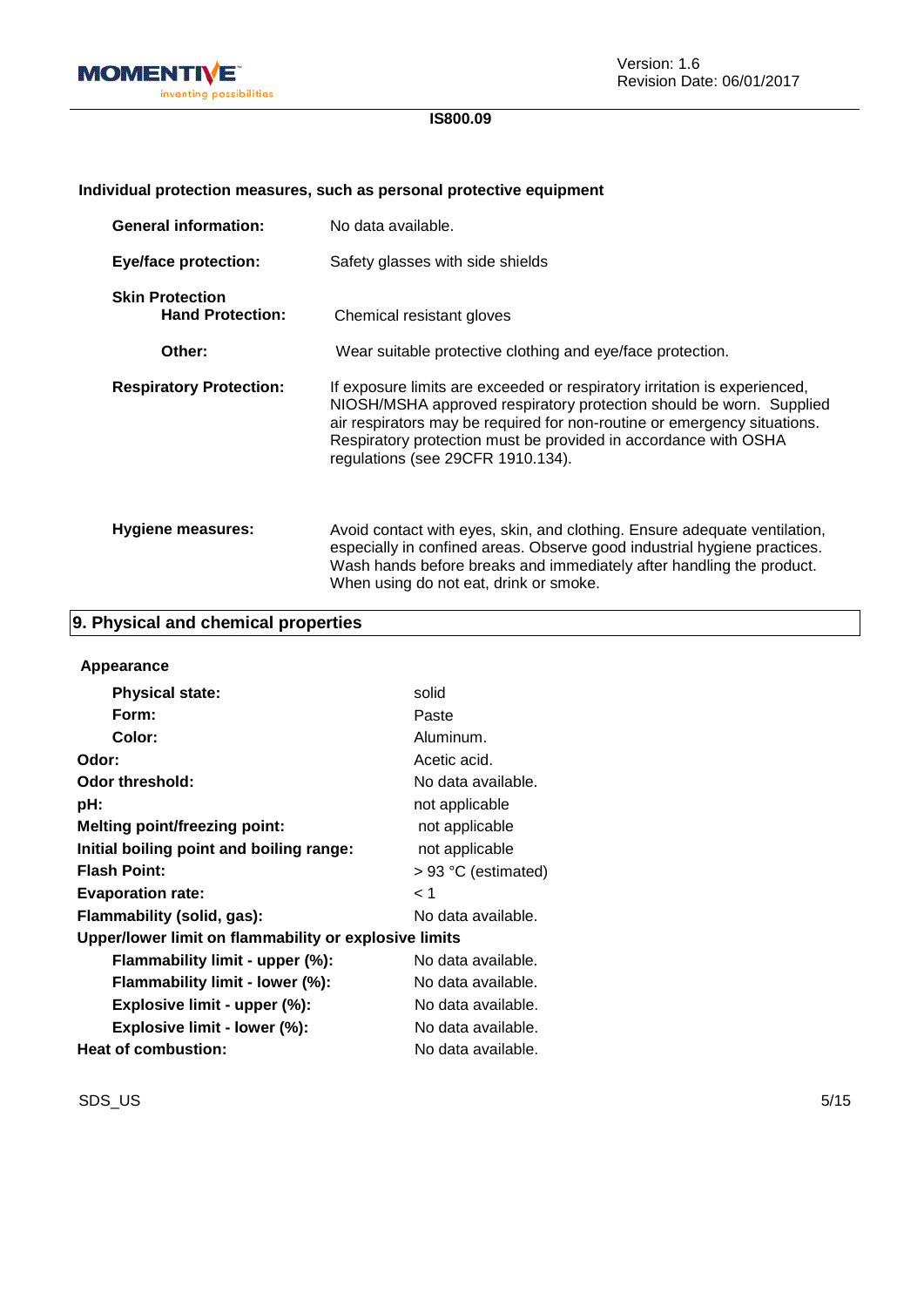

| Vapor pressure:                                     | not applicable     |
|-----------------------------------------------------|--------------------|
| Vapor density:                                      | not applicable     |
| Density:                                            | ca. 1.04 g/cm3     |
| <b>Relative density:</b>                            | ca. 1.04           |
| Solubility(ies)                                     |                    |
| <b>Solubility in water:</b>                         | Insoluble          |
| Solubility (other):                                 | Toluene            |
| Partition coefficient (n-octanol/water) Log<br>Pow: | No data available. |
| Auto-ignition temperature:                          | No data available. |
| <b>Decomposition temperature:</b>                   | No data available. |
|                                                     |                    |
| <b>SADT:</b>                                        | No data available. |
| Viscosity, dynamic:                                 | No data available. |
| <b>Viscosity, kinematic:</b>                        | No data available. |

# **10. Stability and reactivity**

| <b>Reactivity:</b>                                 | No dangerous reaction if used as recommended.                                                                                                                                                                                                                                                                                                                                                                                      |
|----------------------------------------------------|------------------------------------------------------------------------------------------------------------------------------------------------------------------------------------------------------------------------------------------------------------------------------------------------------------------------------------------------------------------------------------------------------------------------------------|
| <b>Chemical Stability:</b>                         | Material is stable under normal conditions.                                                                                                                                                                                                                                                                                                                                                                                        |
| <b>Possibility of hazardous</b><br>reactions:      | Hazardous polymerisation does not occur.                                                                                                                                                                                                                                                                                                                                                                                           |
| <b>Conditions to avoid:</b>                        | Reacts with water liberating small amounts of acetic acid.                                                                                                                                                                                                                                                                                                                                                                         |
| <b>Incompatible Materials:</b>                     | None known.                                                                                                                                                                                                                                                                                                                                                                                                                        |
| <b>Hazardous Decomposition</b><br><b>Products:</b> | Carbon dioxide Acetic acid. Silicon dioxide. Formalde hyde. This product<br>contains methylpolysiloxanes which can generate formaldehyde at<br>approximately 300 degrees Fahrenheit (150°C) and above, in atmospheres<br>which contain oxygen. Formaldehyde is a skin and respiratory sensitizer,<br>eye and throat irritant, acute toxicant, and potential cancer hazard. A<br>MSDS for formaldehyde is available from Momentive. |

# **11. Toxicological information**

| Information on likely routes of exposure |                    |      |
|------------------------------------------|--------------------|------|
| Ingestion:                               | No data available. |      |
| Inhalation:                              | No data available. |      |
| <b>Skin Contact:</b>                     | No data available. |      |
| SDS_US                                   |                    | 6/15 |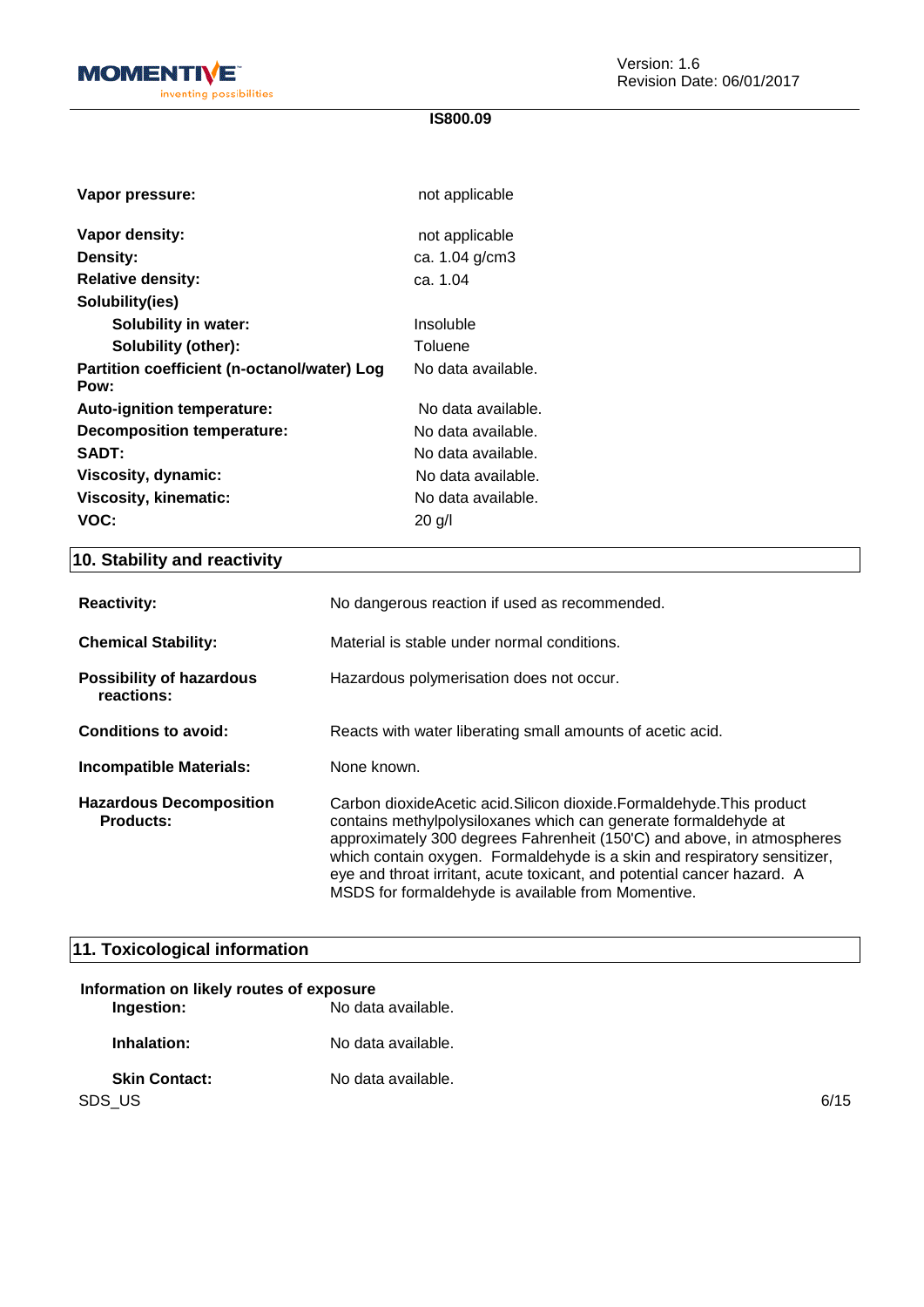

| Eye contact:                                                | No data available.                                                                                 |
|-------------------------------------------------------------|----------------------------------------------------------------------------------------------------|
| Ingestion:                                                  | Symptoms related to the physical, chemical and toxicological characteristics<br>No data available. |
| Inhalation:                                                 | No data available.                                                                                 |
| <b>Skin Contact:</b>                                        | No data available.                                                                                 |
| Eye contact:                                                | No data available.                                                                                 |
| Information on toxicological effects                        |                                                                                                    |
| Acute toxicity (list all possible routes of exposure)       |                                                                                                    |
| Oral<br><b>Product:</b>                                     | ATEmix: 6,697.31 mg/kg                                                                             |
| Specified substance(s):<br>Methyltriacetoxysilane           | LD 50 (Rat, female): 1,830 mg/kg<br>LD 50 (Rat): 1,550 mg/kg                                       |
| Octamethylcyclotetrasilox<br>ane                            | LD 50 (Rat): 4,800 mg/kg                                                                           |
| Dermal<br><b>Product:</b>                                   | Not classified for acute toxicity based on available data.                                         |
| Specified substance(s):<br>Octamethylcyclotetrasilox<br>ane | LD 50 (Rat): $> 2,400$ mg/kg                                                                       |
| <b>Inhalation</b><br>Product:                               | Not classified for acute toxicity based on available data.                                         |
| Specified substance(s):<br>Octamethylcyclotetrasilox<br>ane | LC50 (Rat): 36 mg/l                                                                                |
| <b>Repeated dose toxicity</b><br><b>Product:</b>            | No data available.                                                                                 |
| <b>Skin Corrosion/Irritation</b><br><b>Product:</b>         | No data available.                                                                                 |

SDS\_US 7/15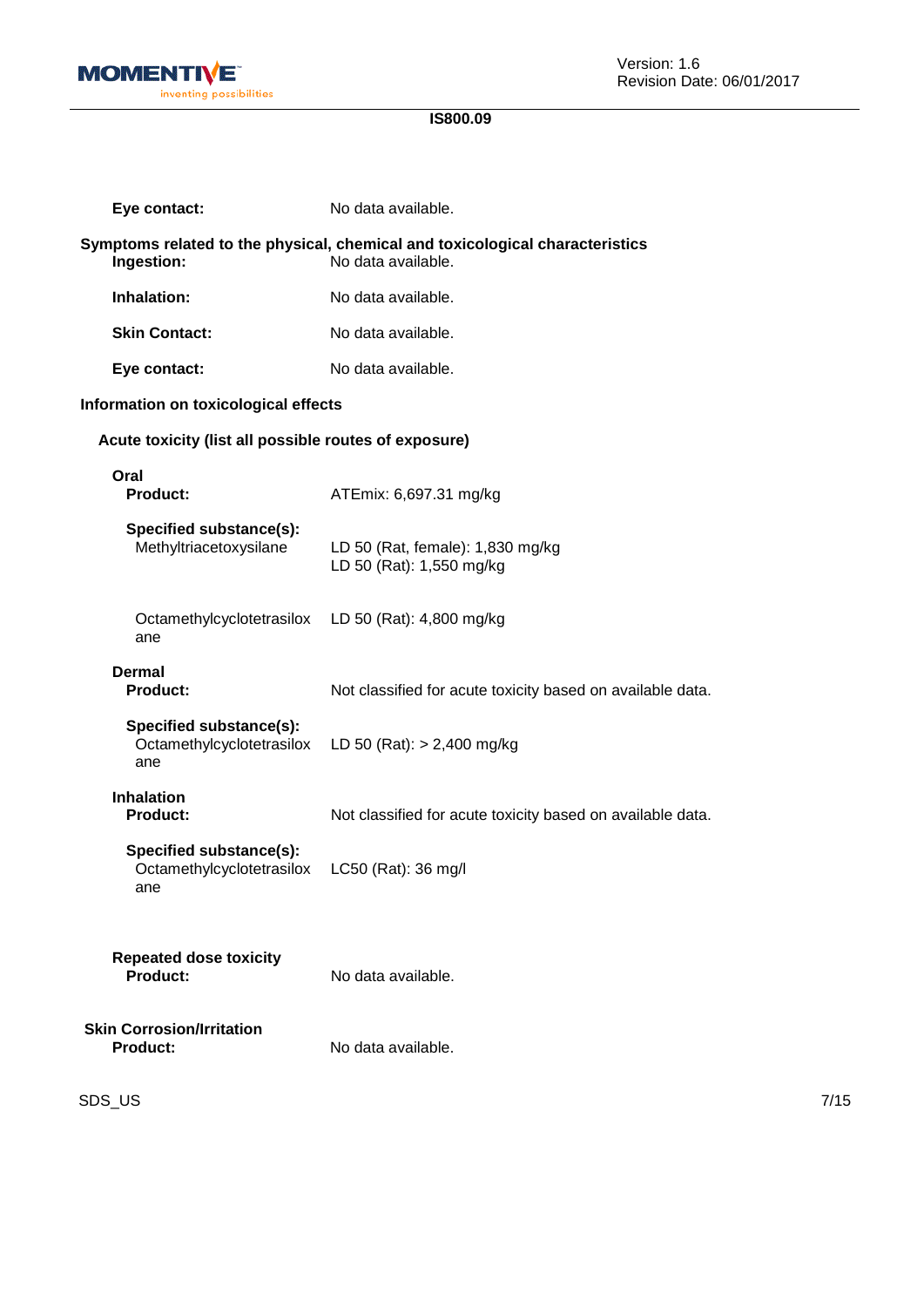

| Specified substance(s):<br>Methyltriacetoxysilane                                                     | OECD-Guideline 404 (Acute Dermal Irritation/Corrosion) (Rabbit): Corrosive                                                                                                                                                       |  |
|-------------------------------------------------------------------------------------------------------|----------------------------------------------------------------------------------------------------------------------------------------------------------------------------------------------------------------------------------|--|
| Specified substance(s):<br>Octamethylcyclotetrasil<br>oxane                                           | OECD-Guideline 404 (Acute Dermal Irritation/Corrosion) (Rat): No skin<br>irritation                                                                                                                                              |  |
| <b>Serious Eye Damage/Eye Irritation</b><br><b>Product:</b>                                           | No data available.                                                                                                                                                                                                               |  |
| <b>Respiratory or Skin Sensitization</b><br><b>Product:</b>                                           | No data available.                                                                                                                                                                                                               |  |
| Carcinogenicity<br><b>Product:</b>                                                                    | No data available.                                                                                                                                                                                                               |  |
| IARC Monographs on the Evaluation of Carcinogenic Risks to Humans:                                    |                                                                                                                                                                                                                                  |  |
|                                                                                                       |                                                                                                                                                                                                                                  |  |
| No carcinogenic components identified                                                                 |                                                                                                                                                                                                                                  |  |
| US. National Toxicology Program (NTP) Report on Carcinogens:<br>No carcinogenic components identified |                                                                                                                                                                                                                                  |  |
| No carcinogenic components identified                                                                 | US. OSHA Specifically Regulated Substances (29 CFR 1910.1001-1050):                                                                                                                                                              |  |
| <b>Germ Cell Mutagenicity</b>                                                                         |                                                                                                                                                                                                                                  |  |
| In vitro<br><b>Product:</b>                                                                           | No data available.                                                                                                                                                                                                               |  |
| Specified substance(s):<br>ane                                                                        | Octamethylcyclotetrasilox Ames-Test (OECD-Guideline 471 (Genetic Toxicology: Salmonella<br>typhimurium, Reverse Mutation Assay)): negative (not mutagenic)<br>Mouse Lymphoma Assay (OECD Guidline 476): negative (not mutagenic) |  |
| In vivo<br><b>Product:</b>                                                                            | No data available.                                                                                                                                                                                                               |  |
| Specified substance(s):<br>Octamethylcyclotetrasilox<br>ane                                           | Chromosomal aberration (OECD-Guideline 474 (Genetic Toxicology:<br>Micronucleus Test)) Inhalation (Rat, male and female): negative                                                                                               |  |
| <b>Reproductive toxicity</b><br><b>Product:</b>                                                       | No data available.                                                                                                                                                                                                               |  |
| SDS_US                                                                                                | 8/15                                                                                                                                                                                                                             |  |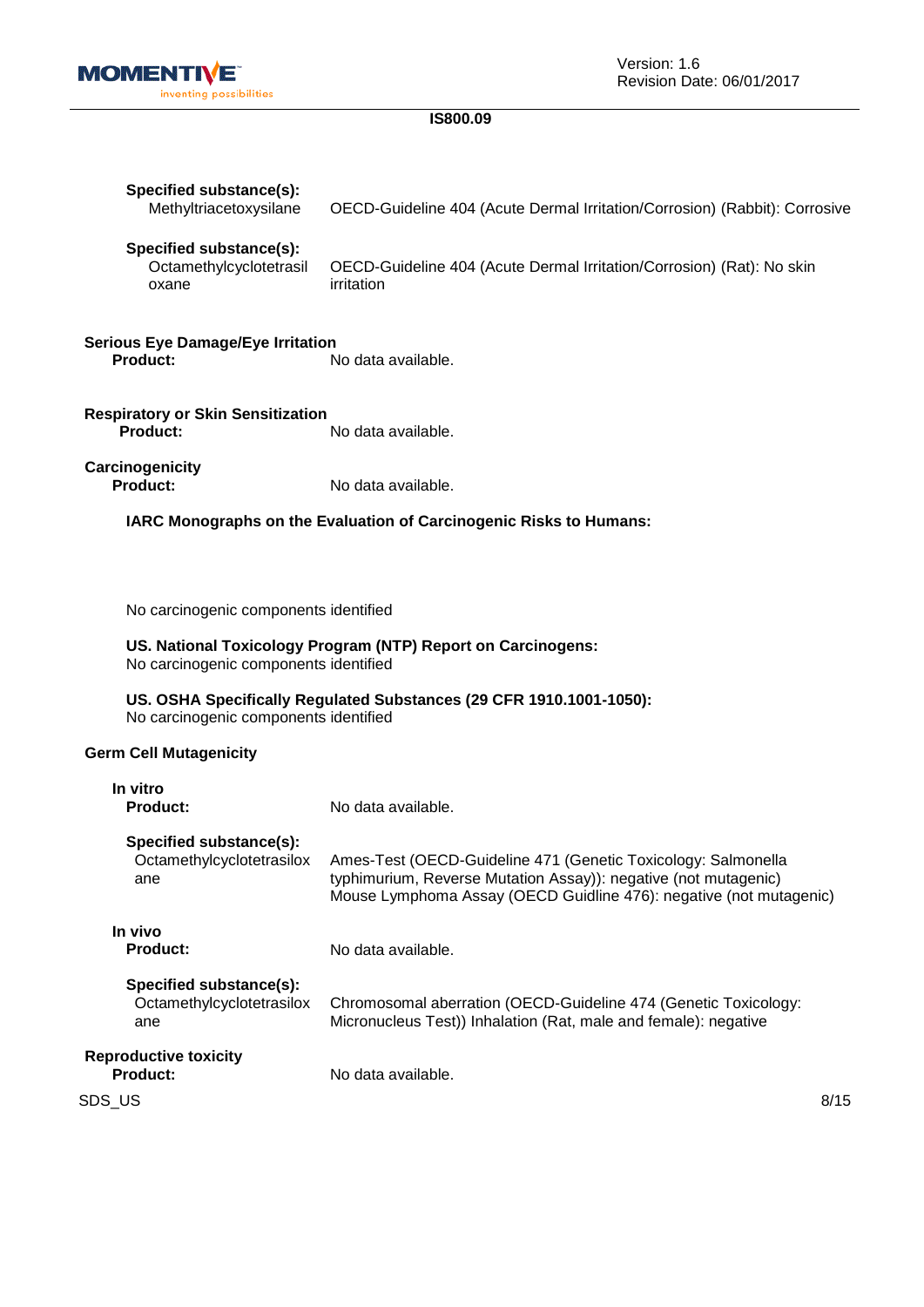

| <b>Specific Target Organ Toxicity - Single Exposure</b> |                    |
|---------------------------------------------------------|--------------------|
| <b>Product:</b>                                         | No data available. |

**Specific Target Organ Toxicity - Repeated Exposure Product:** No data available.

**Aspiration Hazard**

**Product:** No data available.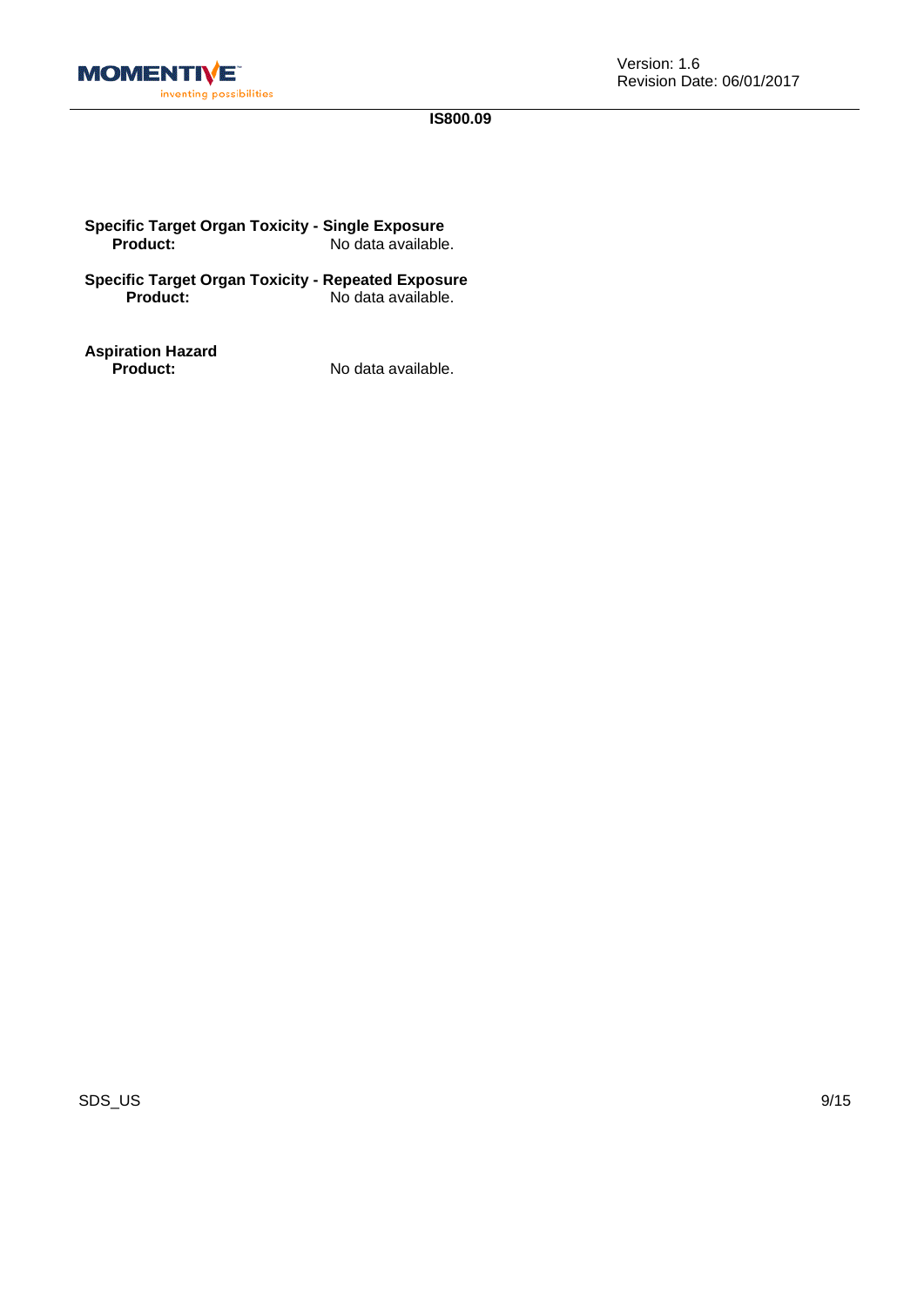

Version: 1.6 Revision Date: 06/01/2017

## **IS800.09**

SDS\_US 10/15 uterine weight, increased incidence of endometrial cell hyperplasia, and an **Other effects:** This product contains methylpolysiloxanes which can generate formaldehyde at approximately 300 degrees Fahrenheit (150'C) and above, in atmospheres which contain oxygen. Formaldehyde is a skin and respiratory sensitizer, eye and throat irritant, acute toxicant, and potential cancer hazard. A MSDS for formaldehyde is available from Momentive. ,Acetic acid released during curing.,This product contains less than 1% of fluoropropylmethylcyclo-trisiloxane (TFPMCT). Momentive has set a recommended occupational exposure limit (OEL) of 5 ppb for this material based on the results of animal feeding studies in which adverse liver, heart, skeletal muscle, and reproductive effects were seen. The significance of these effects to humans is unclear at this time. Information regarding these previously unknown potential adverse effects has been reported to the U.S. EPA under the provisions of TSCA Section 8(e). A MSDS for TFPMCT is available from Momentive. Octamethylcyclotetrasiloxane Ingestion: Rodents given large doses via oral gavages of Octamethylcyclotetrasiloxane (1600 mg/kg day, 14 days) developed increased liver weights relative to unexposed control animals due to hepatocellular hyperplasia (increased number of liver cells which appear normal) as well as hypertrophy (increased cell size). Inhalation: In inhalation studies, laboratory rodents exposed to Octamethylcyclotetrasiloxane (300 ppm five days week, 90 days) developed increased liver weights in female animals relative to unexposed control animals. When the exposure was stopped, liver weights returned to normal. Microscopic examination of the liver cells did not show any evidence of pathology. Inhalation studies utilizing laboratory rabbits and guinea pigs showed no effects on liver weights. Inhalation exposures typical of industrial usage (5-10 ppm) showed no toxic effects in rodents. Range finding reproductive studies were conducted (whole body inhalation, 70 days prior to mating, through mating, gestation and lactation) with Octamethylcyclotetrasiloxane (D4). Rats were exposed to 70 and 700 ppm. In the 700 ppm group, there was a statistically significant reduction in mean litter size and in implantation sites. No D4 related clinical signs were observed in the pups and no exposure related pathological findings were found. Interim results from a two generation reproductive study in rats exposed to 500 and 700 ppm D4 (whole body inhalation, 70 days prior to mating, through mating, gestation and lactation) resulted in a statistically significant decrease in live mean litter size as well as extended periods of off-spring delivery (dystocia). These results were not observed at the 70 and 300ppm dosing levels. Preliminary results from an ongoing 24-month combined chronic/oncogenicity study in rats exposed to 10, 30, 150, or700 ppm D4 showed test-article related effects in the kidney (male and female) and uterus of rats exposed for 12 to 24 months. These effects include increased kidney weight and severity of chronic nephropathy, increased increased incidence of endometrial adenomas. All of these effects are limited to the 700 ppm exposure group. These results have been shown to be rat-specific. Further studies are ongoing.

> In developmental toxicity studies, rats and rabbits were exposed to Octamethylcyclotetrasiloxane at concentrations up to 700 ppm and 500 ppm respectively. No teratogenic effects (birth defects) were observed in either study.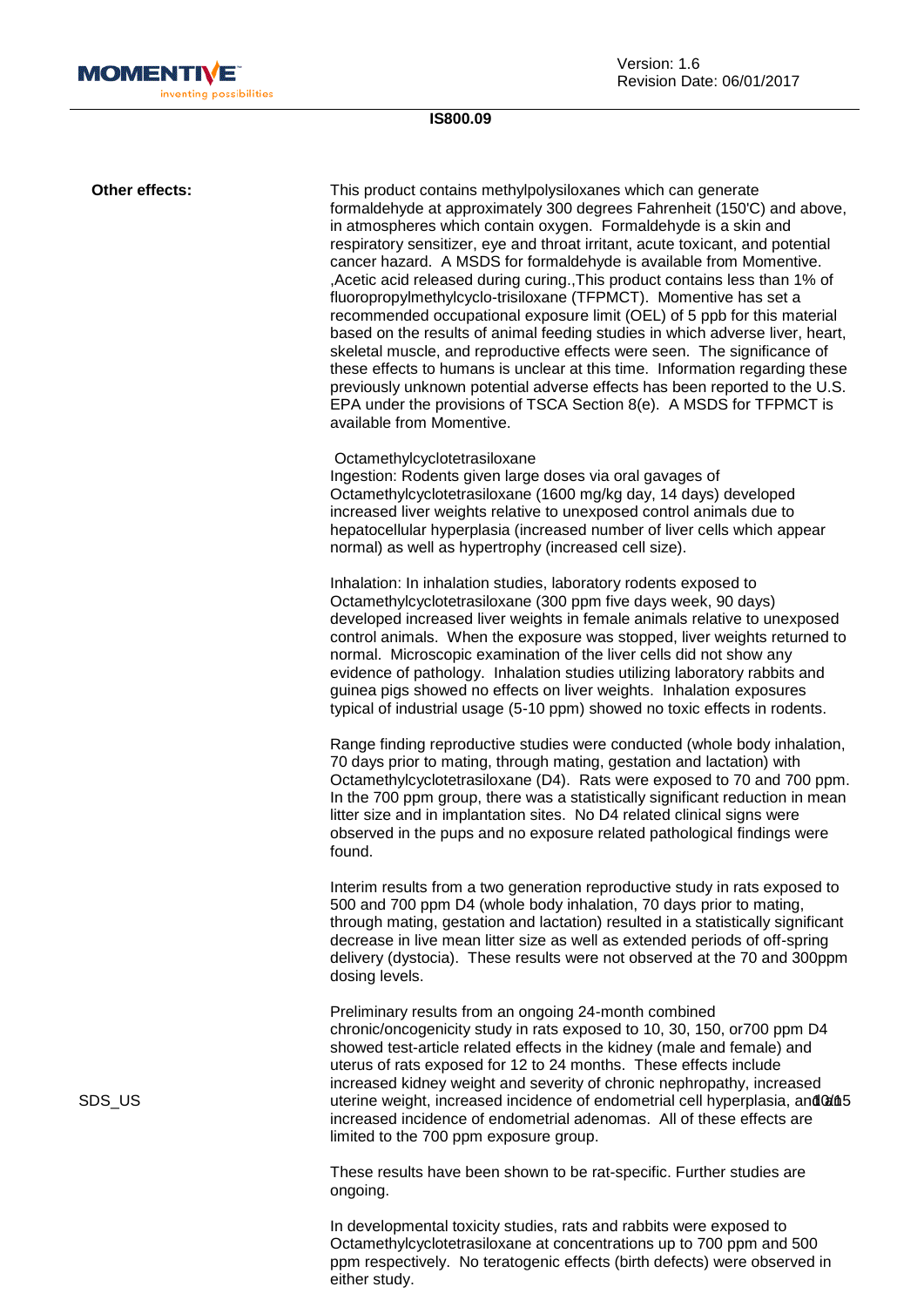

| 12. Ecological information                                                                  |                                                                                                                             |       |
|---------------------------------------------------------------------------------------------|-----------------------------------------------------------------------------------------------------------------------------|-------|
| <b>Ecotoxicity:</b>                                                                         |                                                                                                                             |       |
| Acute hazards to the aquatic environment:                                                   |                                                                                                                             |       |
| <b>Fish</b><br><b>Product:</b>                                                              | No data available.                                                                                                          |       |
| <b>Aquatic Invertebrates</b><br><b>Product:</b>                                             | No data available.                                                                                                          |       |
| Chronic hazards to the aquatic environment:                                                 |                                                                                                                             |       |
| <b>Fish</b><br>Product:                                                                     | No data available.                                                                                                          |       |
| <b>Aquatic Invertebrates</b><br><b>Product:</b>                                             | No data available.                                                                                                          |       |
| <b>Toxicity to Aquatic Plants</b><br><b>Product:</b>                                        | No data available.                                                                                                          |       |
| <b>Persistence and Degradability</b>                                                        |                                                                                                                             |       |
| <b>Biodegradation</b><br><b>Product:</b>                                                    | No data available.                                                                                                          |       |
| Specified substance(s):<br>Octamethylcyclotetrasilox<br>ane                                 | 3.7 % (29 d, 310 Ready Biodegradability - CO <sub>2</sub> in Sealed Vessels<br>(Headspace Test)) Not readily biodegradable. |       |
| <b>BOD/COD Ratio</b><br><b>Product:</b>                                                     | No data available.                                                                                                          |       |
| <b>Bioaccumulative potential</b><br><b>Bioconcentration Factor (BCF)</b><br><b>Product:</b> | No data available.                                                                                                          |       |
| Specified substance(s):<br>Octamethylcyclotetrasilox<br>ane                                 | Fathead Minnow, Bioconcentration Factor (BCF): 12.40                                                                        |       |
| Partition Coefficient n-octanol / water (log Kow)<br><b>Product:</b>                        | No data available.                                                                                                          |       |
| SDS_US                                                                                      |                                                                                                                             | 11/15 |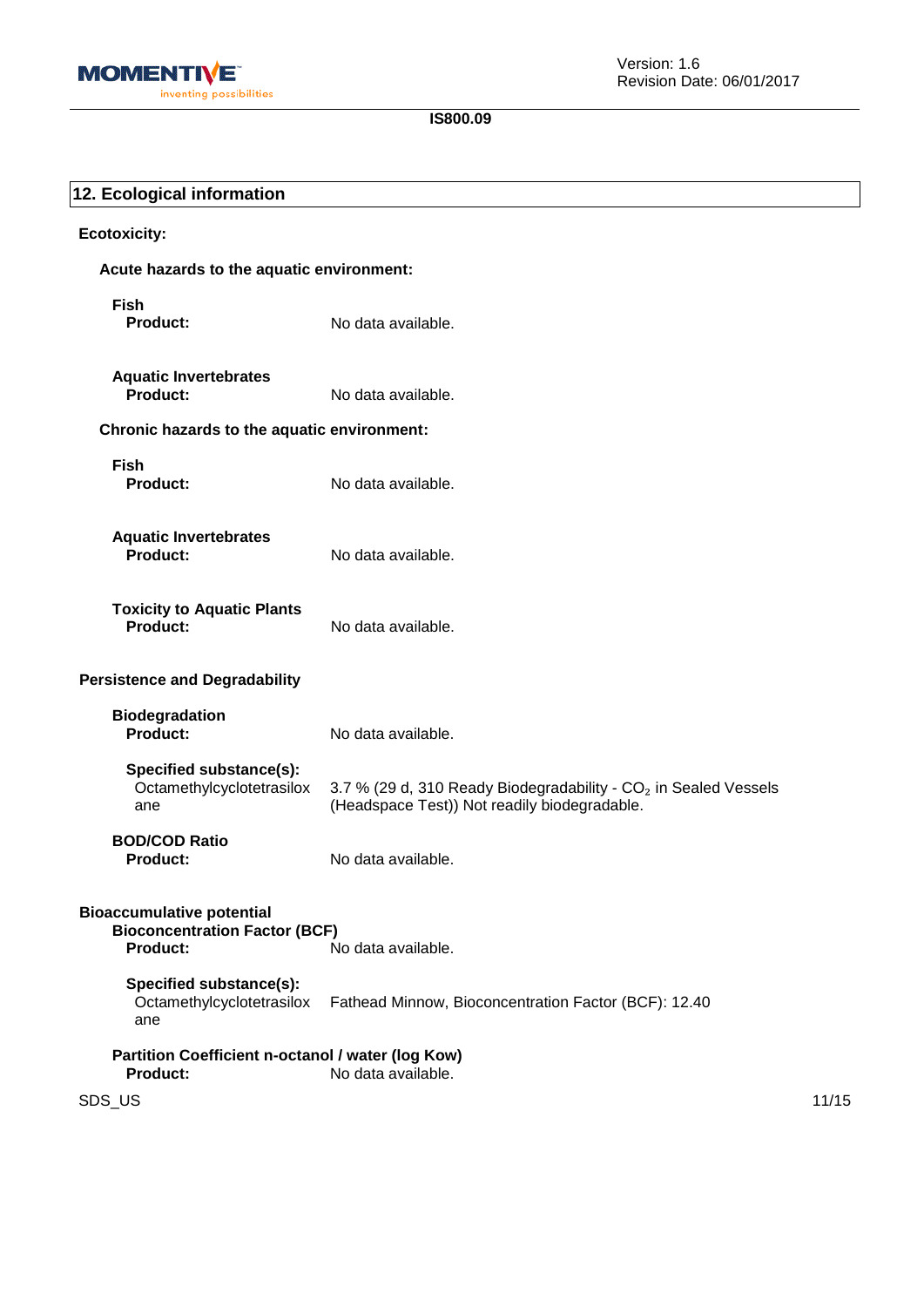

| <b>Mobility in soil:</b>         | No data available.                                                                                                                                                                                                          |
|----------------------------------|-----------------------------------------------------------------------------------------------------------------------------------------------------------------------------------------------------------------------------|
|                                  | Known or predicted distribution to environmental compartments                                                                                                                                                               |
| Methyltriacetoxysilane           | No data available.                                                                                                                                                                                                          |
| Octamethylcyclotetrasiloxa<br>ne | No data available.                                                                                                                                                                                                          |
| Other adverse effects:           | No data available.                                                                                                                                                                                                          |
| 13. Disposal considerations      |                                                                                                                                                                                                                             |
| <b>General information:</b>      | The generation of waste should be avoided or minimized wherever<br>possible. See Section 8 for information on appropriate personal protective<br>equipment. Do not discharge into drains, water courses or onto the ground. |
| <b>Disposal instructions:</b>    | Disposal should be made in accordance with federal, state and local<br>regulations.                                                                                                                                         |
| <b>Contaminated Packaging:</b>   | Dispose of as unused product.                                                                                                                                                                                               |
| <b>14. Transport information</b> |                                                                                                                                                                                                                             |

#### **DOT**

Not regulated.

#### **IMDG**

Not regulated.

## **IATA**

Not regulated.

**Special precautions for user:** This product is not regarded as dangerous goods according to the national and international regulations on the transport of dangerous goods.

## **15. Regulatory information**

## **US Federal Regulations**

**TSCA Section 12(b) Export Notification (40 CFR 707, Subpt. D)**

**Chemical Identity Reportable quantity**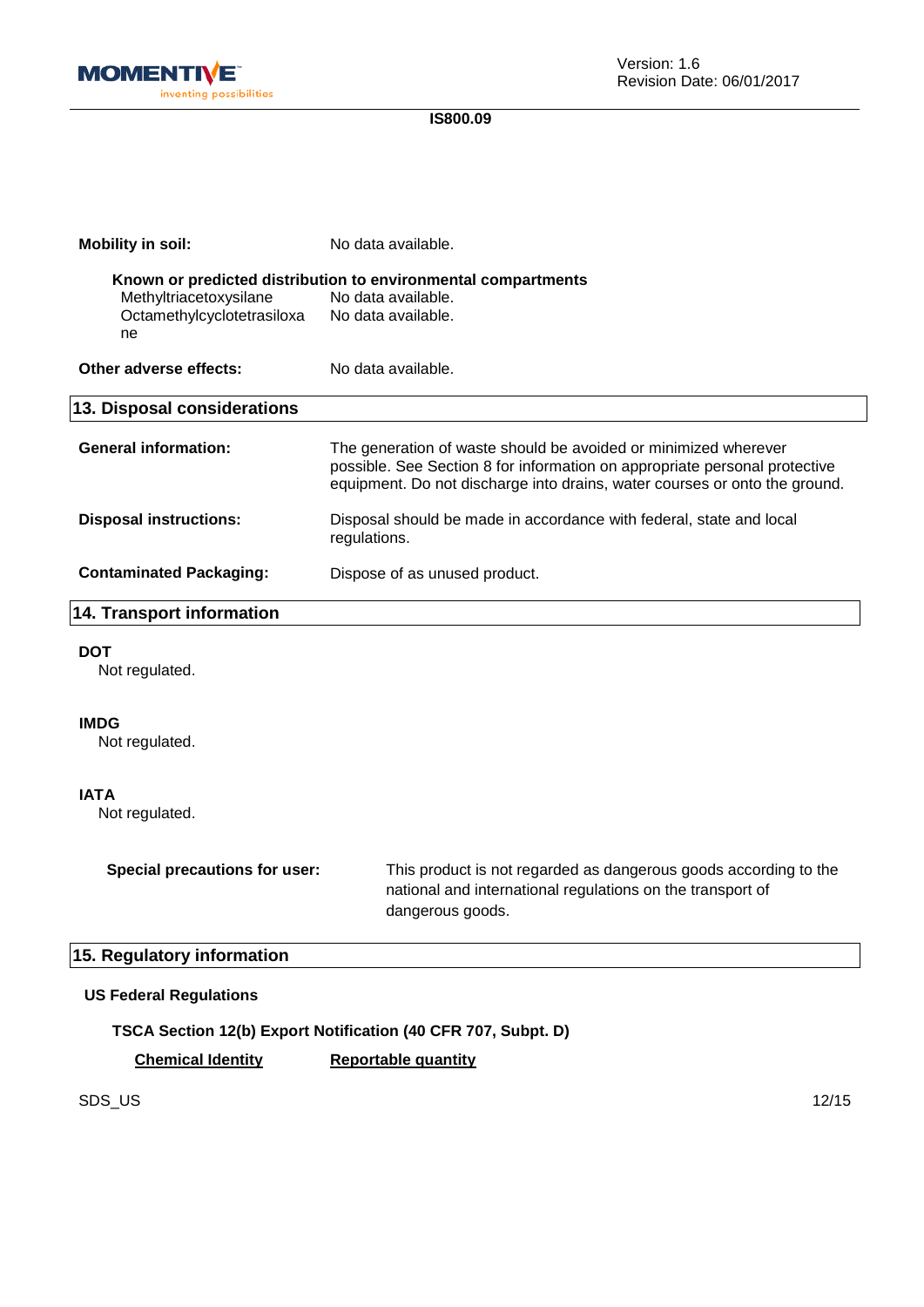

Version: 1.6 Revision Date: 06/01/2017

## **IS800.09**

| Octamethylcyclotetrasilox | De minimis concentration: TSCA Section: 4: 1.0% |
|---------------------------|-------------------------------------------------|
| ane                       | One-Time Export Notification only.              |

#### **CERCLA Hazardous Substance List (40 CFR 302.4):**

None present or none present in regulated quantities.

## **Superfund Amendments and Reauthorization Act of 1986 (SARA)**

#### **Hazard categories**

Immediate (Acute) Health Hazards Delayed (Chronic) Health Hazard

**SARA 302 Extremely Hazardous Substance** None present or none present in regulated quantities.

## **SARA 304 Emergency Release Notification**

None present or none present in regulated quantities.

## **SARA 311/312 Hazardous Chemical**

| <b>Chemical Identity</b>   | <b>Threshold Planning Quantity</b> |
|----------------------------|------------------------------------|
| Methyltriacetoxysilane     | 10000 lbs                          |
| Octamethylcyclotetrasiloxa | 10000 lbs                          |
| ne.                        |                                    |

### **SARA 313 (TRI Reporting)**

None present or none present in regulated quantities.

#### **Clean Water Act Section 311 Hazardous Substances (40 CFR 117.3)** None present or none present in regulated quantities.

#### **Clean Air Act (CAA) Section 112(r) Accidental Release Prevention (40 CFR 68.130):** None present or none present in regulated quantities.

## **US State Regulations**

#### **US. California Proposition 65**

No ingredient regulated by CA Prop 65 present.

## **US. New Jersey Worker and Community Right-to-Know Act**

#### **Chemical Identity**

**Dimethylpolysiloxane** Siloxanes and Silicones, di-Me hydroxy terminated SILANE, DICHLORODIMETHYL-, REAKTION PRODUCTS WITH SILICA, Silane, dichlorodimethyl-, reaction products with silica Siloxanes and Silicones, di-Me, polymers with Me silsesquioxanes, hydroxy-terminated Methyltriacetoxysilane Octamethylcyclotetrasiloxane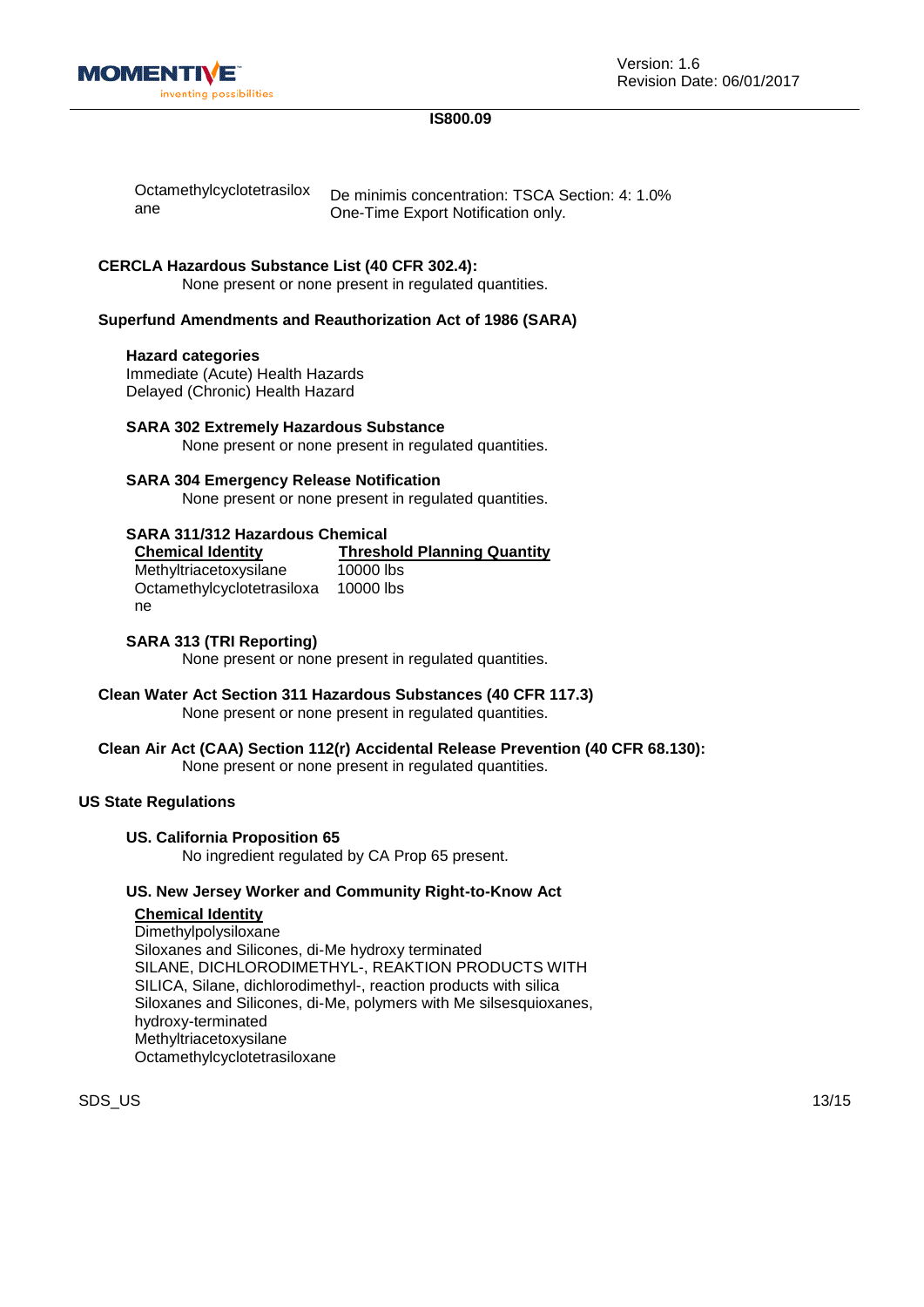

White Mineral oil

### **US. Massachusetts RTK - Substance List**

No ingredient regulated by MA Right-to-Know Law present.

## **US. Pennsylvania RTK - Hazardous Substances**

No ingredient regulated by PA Right-to-Know Law present.

### **US. Rhode Island RTK**

No ingredient regulated by RI Right-to-Know Law present.

#### **Inventory Status:**

| Australia AICS:               | (positive listing)      | Remarks: None.             |
|-------------------------------|-------------------------|----------------------------|
| <b>EU EINECS List:</b>        | (positive listing)      | Remarks: None.             |
| Japan (ENCS) List:            | y (positive listing)    | Remarks: None.             |
| China Inventory of Existing   | y (positive listing)    | Remarks: None.             |
| <b>Chemical Substances:</b>   |                         |                            |
| Korea Existing Chemicals Inv. | y (positive listing)    | Remarks: None.             |
| (KECI):                       |                         |                            |
| Canada DSL Inventory List:    | q (quantity restricted) | Remarks: None.             |
| Canada NDSL Inventory:        | n (Negative listing)    | Remarks: None.             |
| Philippines PICCS:            | n (Negative listing)    | Remarks: None.             |
| US TSCA Inventory:            | y (positive listing)    | Remarks: On TSCA Inventory |
| Taiwan. Taiwan inventory      | n (Negative listing)    | Remarks: None.             |
| $(CSNN)$ :                    |                         |                            |

## **16.Other information, including date of preparation or last revision**

### **HMIS Hazard ID**

| <b>Health</b>              |  |  |
|----------------------------|--|--|
| <b>Flammability</b>        |  |  |
| <b>Physical Hazards</b>    |  |  |
| <b>PERSONAL PROTECTION</b> |  |  |

Hazard rating: 0 - Minimal; 1 - Slight; 2 - Moderate; 3 - Serious; 4 - Severe; RNP - Rating not possible; \*Chronic health effect

| <b>Issue Date:</b>          | 06/01/2017                                                                                          |
|-----------------------------|-----------------------------------------------------------------------------------------------------|
| <b>Revision Date:</b>       | No data available.                                                                                  |
| <b>Version #:</b>           | 1.6                                                                                                 |
| <b>Further Information:</b> | Contains octamethylcyclotetrasiloxane which may cause reproductive effects<br>based on animal data. |

SDS\_US 14/15